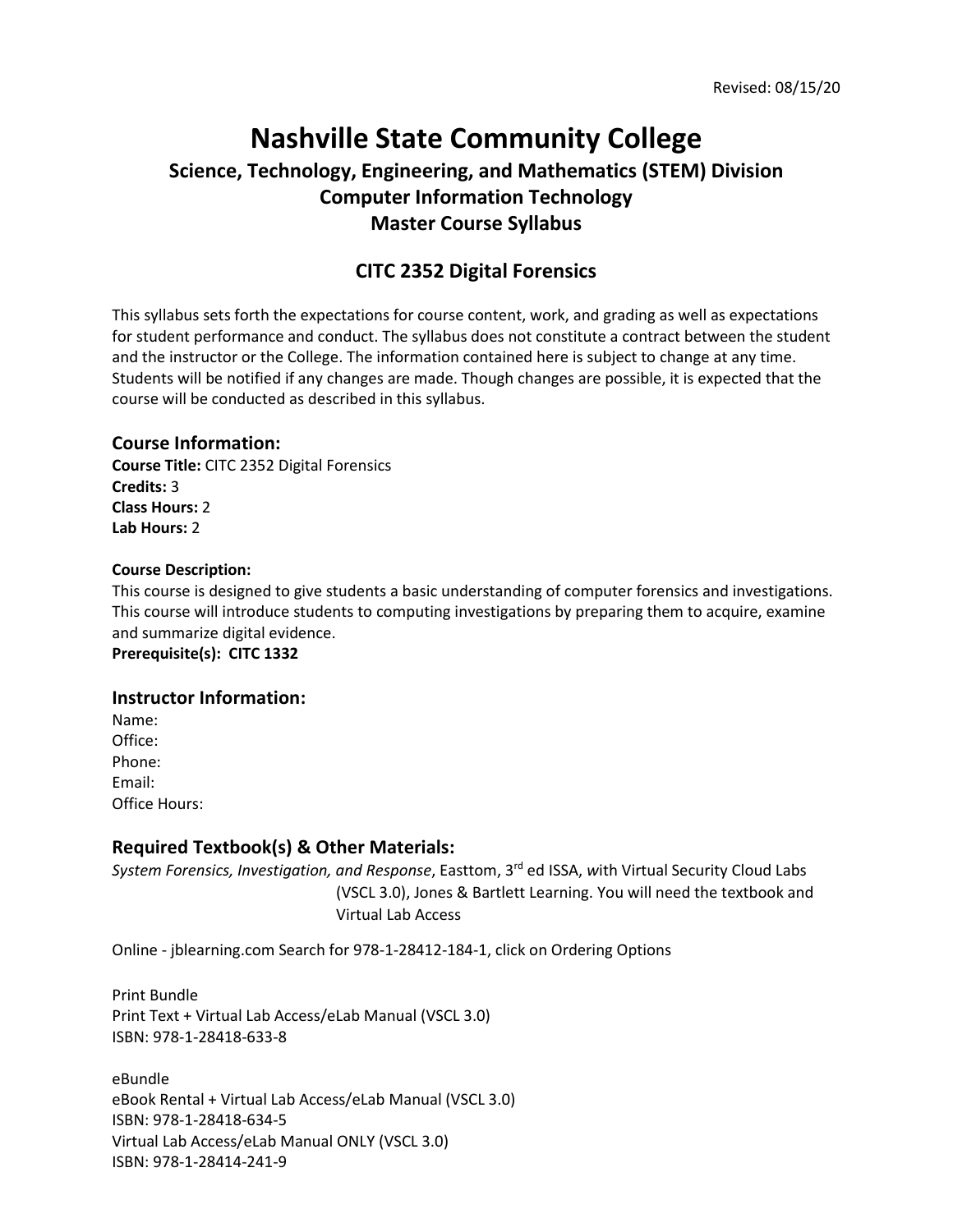Textbook Only 978-1-28412-184-1 Reference Materials: Supplies:

Once enrolled, all students should verify that they have the correct textbook and materials information by consulting the D2L/NS Online shell for the course. If you are registered with the Access Center and require an alternate format for the textbook and other course materials, please contact the Access Center at 615-353-3721, 615-353-3741, o[r accesscenter@nscc.edu.](mailto:accesscenter@nscc.edu)

## **Course Outcomes:**

Upon successful completion of this course, students should be able to:

- Understand computer investigations, data acquisition and the process of crime and incident scenes.
- Use current computer forensics tools and preform computer forensics analysis and validation.
- Perform network forensics, e-mail Investigations and cell phone and mobile device forensics.
- Complete report for investigations

## **Course Competencies:**

The following are detailed course competencies intended to support the course outcomes:

- Define computer forensics
- Explain requirements for data recovery workstations and software
- List digital evidence storage formats
- Perform data acquisition of various formats
- Explain the criteria for selecting a basic forensic workstation
- Work with Windows and Linux Systems
- Utilize Current Computer Forensics Tools
- Understand Macintosh and Linux Boot Processes and File Systems
- Understand Computer Forensics Analysis and Validation
- Recover Graphics Files
- Utilize Network Forensics

#### **Topics to Be Covered:**

- Forensics Methods and Labs
- Collecting, Seizing, and Protecting Evidence
- Techniques for Hiding and Scrambling Evidence
- Recovering Data
- E-mail Forensics
- Linux, Windows, Macintosh, and Mobile Forensics
- Incident and Intrusion Response

## **Course Assessments:**

The following performance assessments will be used to demonstrate students' understanding, knowledge, and skills: (*include type and point/percentage breakdown here*) *(Examples, Each instructor will provide details for assessments)*

- *Chapter tests (\_\_pts/%)*
- *Lab exercises (\_\_pts/%)*
- *Skills test (\_\_pts/%)*
- *Final exam (\_\_pts/%)*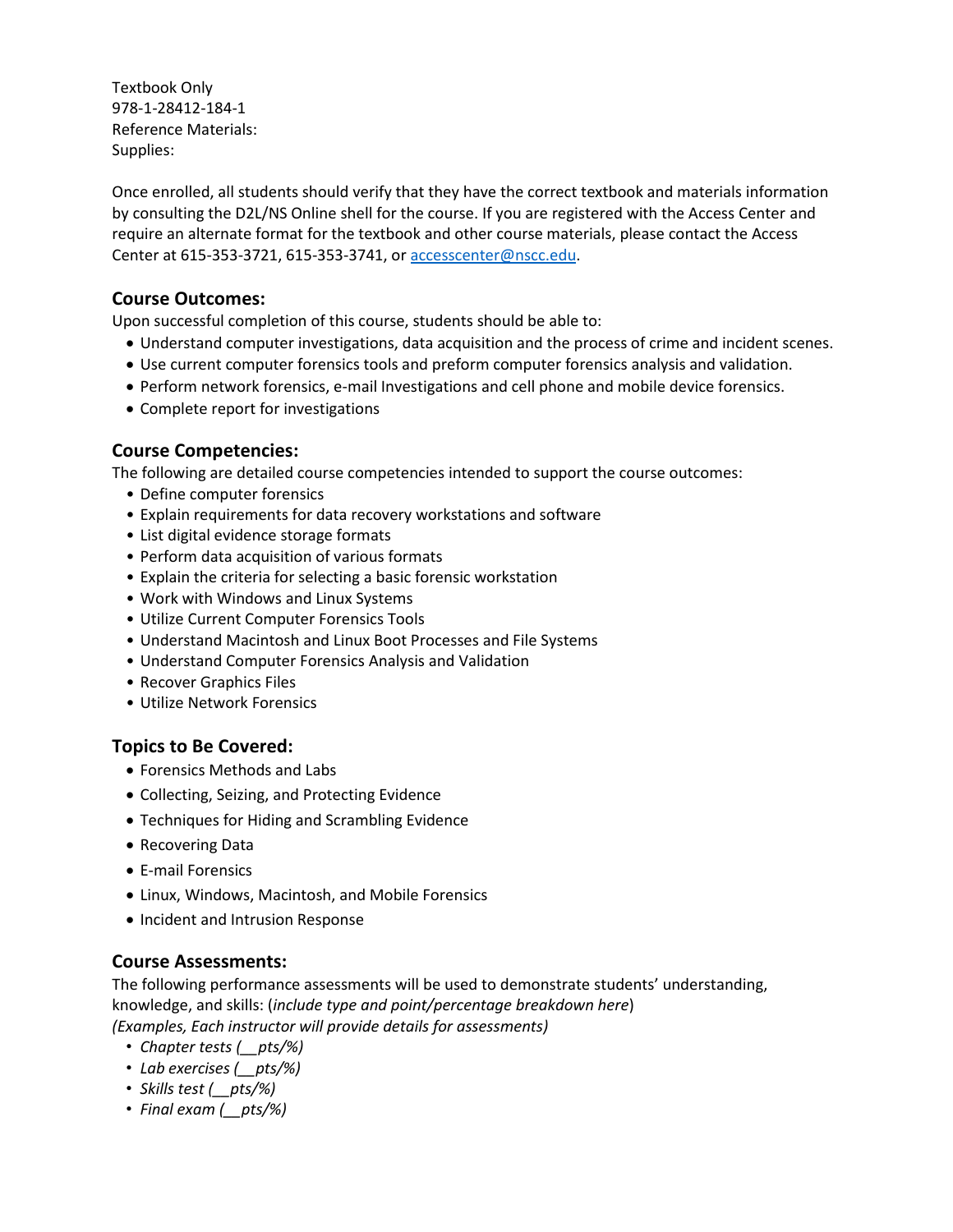# **Late Work Policy & Make-up Procedures for Missed Assignments and Work:**

(*Each instructor will provide policy*)

## **Grading Policy:**

Requirements to pass the course: *(Examples, Each instructor will provide policy)*

- *Take the final exam*
- *Meet all attendance requirements*
- *Obtain a passing grade average of at least 60%*

## **Grading Scale:**

| Letter Grade | Percentage Range |
|--------------|------------------|
|              | $90 - 100$       |
|              | $80 - 89$        |
|              | $70 - 79$        |
|              | $60 - 69$        |
|              | Less than 60     |

#### **FA Grade:**

According to NSCC policy, an FA is awarded to students who do not officially withdraw from a course and do not attend after the cut-off date provided in the academic calendar. Please refer to the current academic calendar available on the Nashville State web site, look for the date that indicates it is the "Last Day to Earn F for Attendance (FA)." Students who stop attending on or before this date receive an FA; students who stop attending after this date receive an F. This date is (*insert date here*).

For online courses, attendance is defined by submission of assignments. Students who fail a course and whose last assignment is submitted on or before the FA date will earn an FA for the course. Students who fail a course and whose last assignment is submitted after the FA date will earn an F for the course. An FN is assigned to students who do not submit any assignments.

#### **FN Grade:**

An FN is awarded to students who never attended class.

#### **W Grade:**

The last day to withdraw from a course with a W is (*insert date here)***.**

#### **Attendance Policy**

The College is not an attendance taking institution as defined by 34 CFR 668.22(b)(1) in the Code of Federal Regulations; however, students are expected to attend all scheduled classes and laboratories.

- Absences in a course may affect a student's final grade.
- Tardiness may also affect a student's final grade.
- Students are responsible for all work/tests that occur during any missed class session(s) regardless of reason(s) for absence.
- Students who are sick or not well enough to attend class must notify the instructor as soon as possible before the scheduled class time, unless incapacitated or unable to do so. In that case, students must contact the instructor as soon as reasonably possible.
- If a student has an unavoidable conflict with a scheduled class session, students must notify the instructor, preferably before the class session, or as soon as possible.

For purposes of financial aid continued attendance is determined via engagement in the course. This can be accomplished in several ways including, but not limited to, continued attendance and/or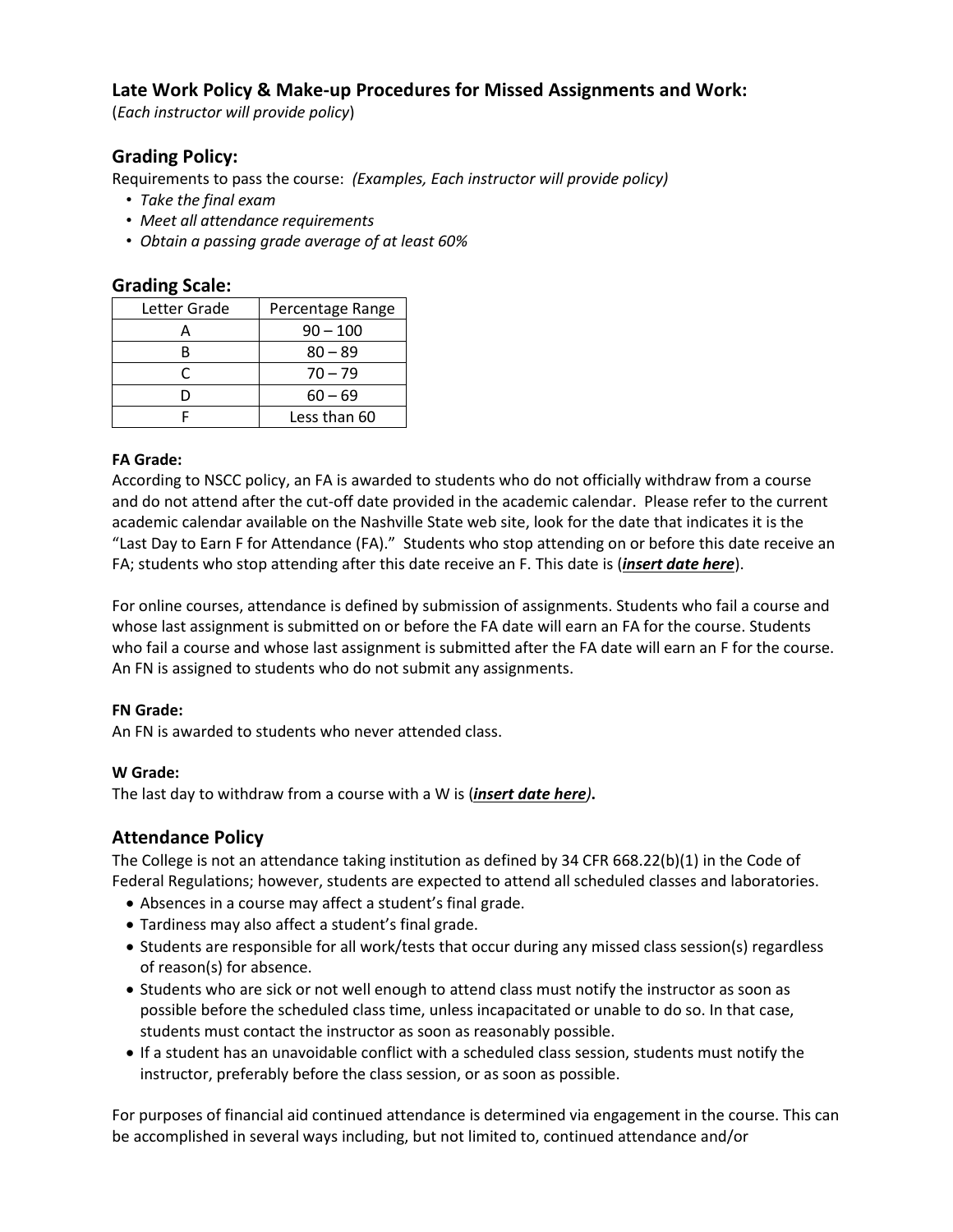participation in on-ground class sessions, participating in D2L as prompted (e.g., responding to an instructor's email, posting to a discussion board), and/or completing and submitting assignments.)

To the extent that attendance is kept in this class it is not for the purpose of the College but is instead associated with the instructor's individual grading rubric. The attendance policy for this class is: *(add attendance policy).*

## **Technology Statement**

- All classes at the College are web enhanced.
- It will be essential for students to have access to a computer and an internet connection to complete assignments, engage in online discussions, and access various course materials through D2L/NS Online course shells.
- Students may also be required to use free video conferencing platforms (ex: Zoom, Teams) for classes and meetings.
- Students will be responsible for appropriate dress while on video, to ensure a distraction free environment (mute sound as needed) and to ensure their background is neutral for others to view.
- If you have questions or concerns regarding access to a computer or internet resources, please contact your instructor. Additional information available: [https://www.nscc.edu/current](https://www.nscc.edu/current-students/student-online-resources/access-to-internet-and-technology)[students/student-online-resources/access-to-internet-and-technology.](https://www.nscc.edu/current-students/student-online-resources/access-to-internet-and-technology)
- Certain publisher materials may not work on cellphones.

## **Computer Labs**

Computers are available for student use at each campus during campus open hours. Open computer lab availability may vary from campus to campus.

Students should check NSCC website for current hours of operation.

# **D2L/NS Online and myNSCC**

It is students' responsibility to check D2L/NS Online course shells for all enrolled courses and myNSCC, including student email, on a regular basis. These are the official communication channels between the college and students, who are responsible for the information communicated through those channels. D2L/NS Online contains specific course information and myNSCC contains information important for other purposes.

#### **ADA Compliance Statement**

Nashville State complies with the Americans with Disabilities Act (ADA). If you require accommodations for any courses in which you are enrolled, contact the Access Center at 615.353.3741 or 615.353.3721, or e-mail [accesscenter@nscc.edu.](mailto:%3Caccesscenter@nscc.edu%3E) If you are registered with the Access Center and require an alternate format for the textbook and other course materials, please contact the Access Center.

#### **Classroom Misconduct**

Nashville State Community College has a zero-tolerance policy for disruptive conduct in the classroom. Students whose behavior disrupts the classroom will be subject to disciplinary measures. Please review th[e Nashville State Student Code](https://s3.amazonaws.com/nscc.edu/PDFs/dean-students/Student_Code_of_Conduct_Policy.pdf) of Conduct policy. Please be aware that children are not allowed in class or to be left unattended on campus.

# **Academic Misconduct**

Any form of academic dishonesty, cheating, plagiarizing, or other academic misconduct is prohibited. Students are responsible for understanding and abiding by the **Academic Misconduct Policy** in the Nashville State Student Code of Conduct. In addition to other possible disciplinary measures that may be applied through regular college procedures as a result of academic dishonesty, the instructor has the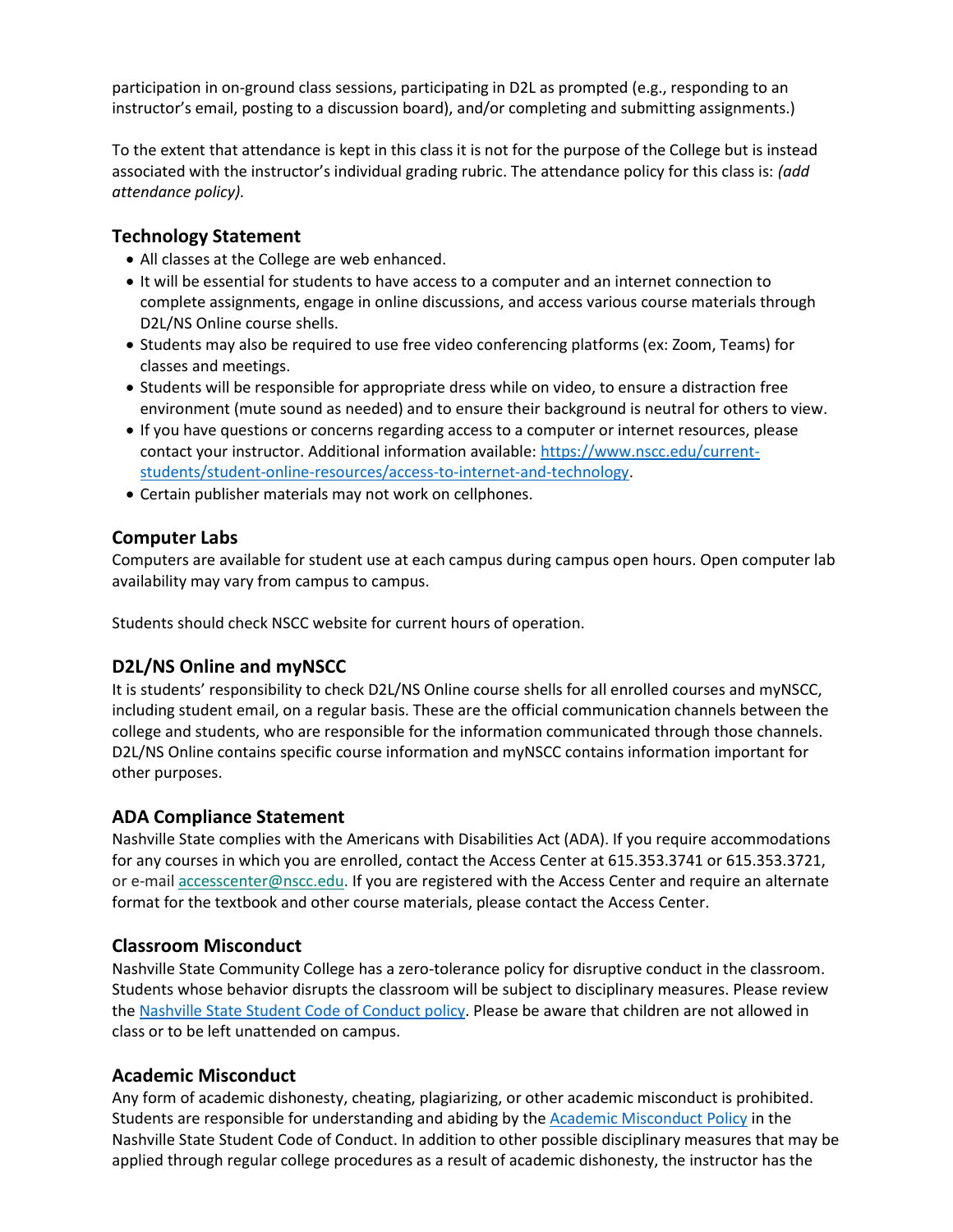authority to assign an "F" or a "zero" for the exercise, paper, or examination, or to assign an "F" for the course. Students may appeal through the appropriate college grade appeal procedures. (*Each instructor will outline his/her expectations for academic integrity and provide individualized information about consequences for academic misconduct.*)

# **Academic Early Alert System**

Nashville State Community College uses an Early Alert System to let students know of a faculty member's concern in one or more of these academic areas: lack of attendance, lack of classroom participation, late or missing assignments, and/or poor performance on assignments/tests. \*Please note that Early Alerts do not affect a student's academic standing. If you receive an Early Alert email, please see your instructor and your academic advisor as soon as possible.

# **RAVE Emergency Alert System**

Emergency events can happen at any time, and Nashville State Community College wants to notify students if and when they occur. For this reason, all students have been enrolled in the free RAVE alert system. If you have not already done so, please log in at<https://www.getrave.com/login/nscc> to confirm and update your contact information and notification preferences. It is critical that your information be correct so that you will receive any emergency notifications. Your RAVE Username is your NSCC email address. If you've never received an email from RAVE with your password, or if you need to reset your password, select "Forgot your password?" and a new password will be emailed to you. Should the RAVE system indicate "user not found", select Register and create your own RAVE account.

# **Student Wellness**

The general well-being of students is an important component of their academic success. With this in mind, Nashville State Community College has several resources available to provide support when needed:

- Students with general, non-academic questions and concerns about COVID-19 may email [virusinfo@nscc.edu.](mailto:virusinfo@nscc.edu)
- Five free telephone therapy sessions are available via Agape Counseling by calling 615-781-3000.
- Online tutoring is available via NetTutor within the D2L course shells.
- A comprehensive list of online student resources may be found at [https://www.nscc.edu/current](https://www.nscc.edu/current-students/student-online-resources)[students/student-online-resources](https://www.nscc.edu/current-students/student-online-resources)
- A comprehensive list of student support services may be found at [https://www.nscc.edu/current](https://www.nscc.edu/current-students/on-campus-resources/student-support-services)[students/on-campus-resources/student-support-services](https://www.nscc.edu/current-students/on-campus-resources/student-support-services)

# **Equity Statement**

Nashville State Community College has a relentless commitment to the transformation of our institution through the intentional design of college experiences that expect and promote excellence from students, faculty, staff and administration. We consider equity to be an obligation of higher education. We strive to ensure that each student receives what that student needs to be successful, with goals of success beyond the classroom. We do this through an evidence-based and collaborative effort, understanding that our student population has diverse needs that must be addressed. We recognize that this effort may not always be comfortable and that partnering with students is the driving force to overcome barriers to success.

# **Inclement Weather & Campus Closings**

Nashville State will use the RAVE alert system to send a text message to students, staff, and faculty about adjusted hours of operation and/or closings at individual campuses. All students should check the Nashville State web site home page at www.nscc.edu for announcements on campus closures, which may vary from campus to campus. Campus closures will also be announced on local television stations.